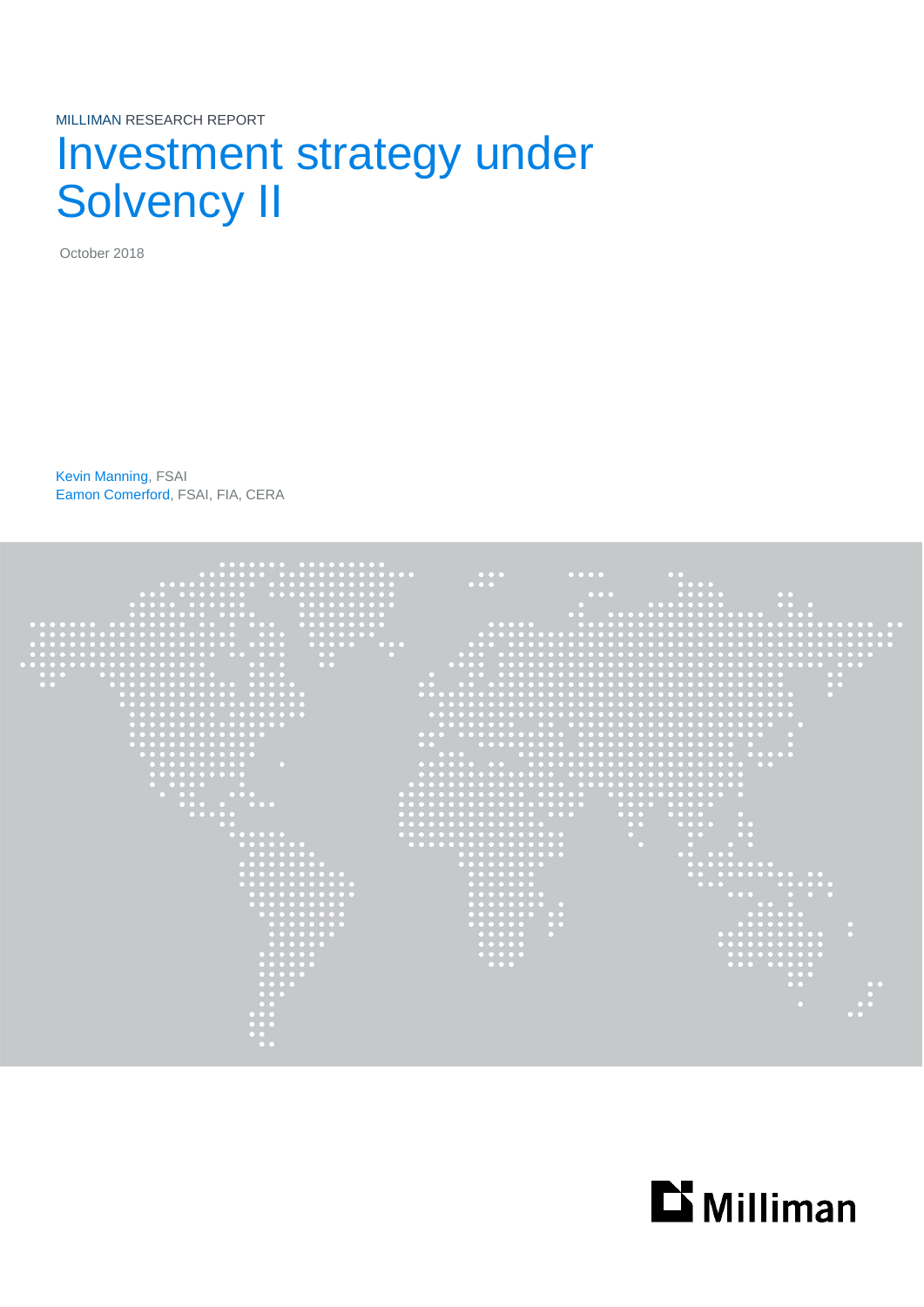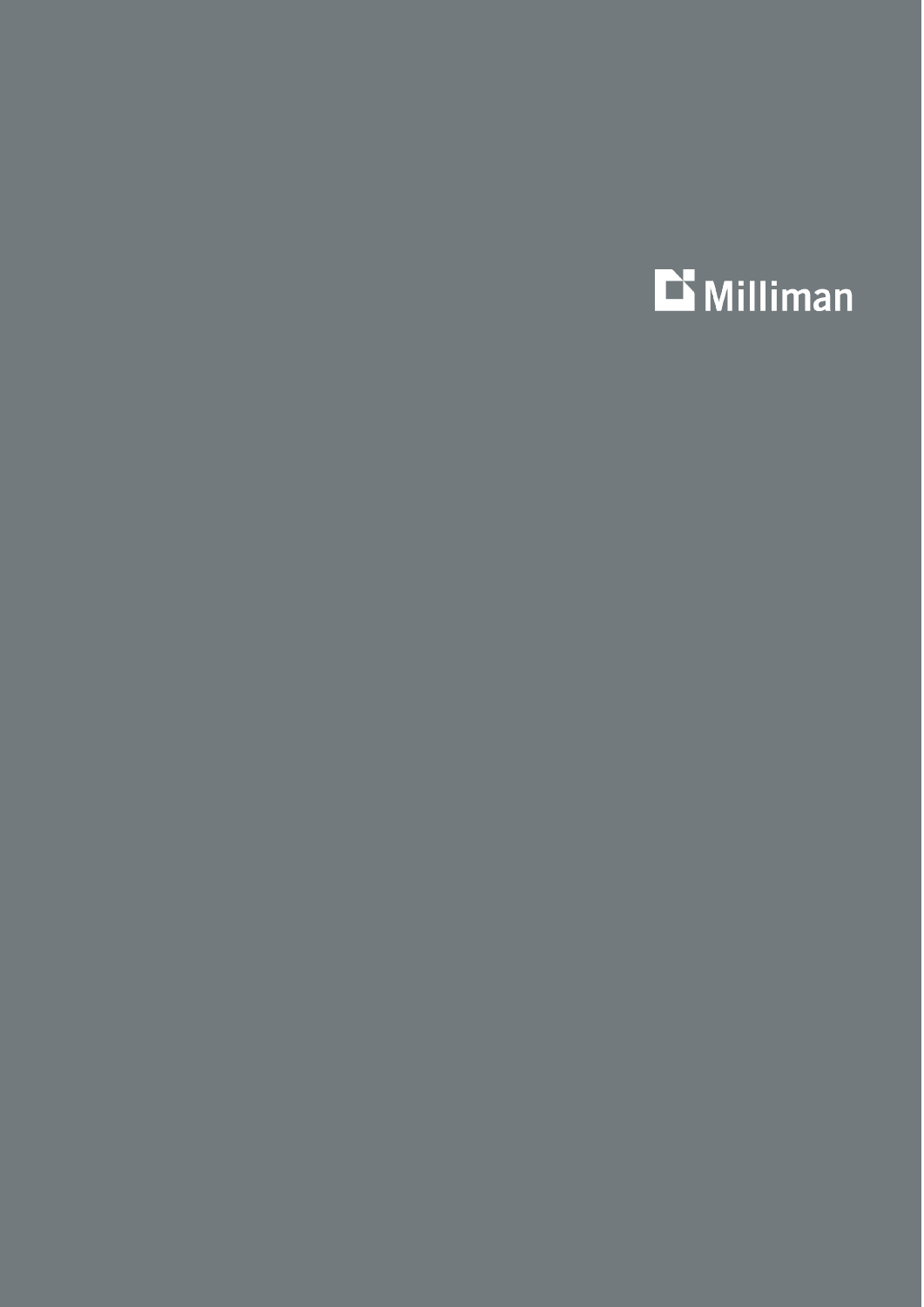### **Table of Contents**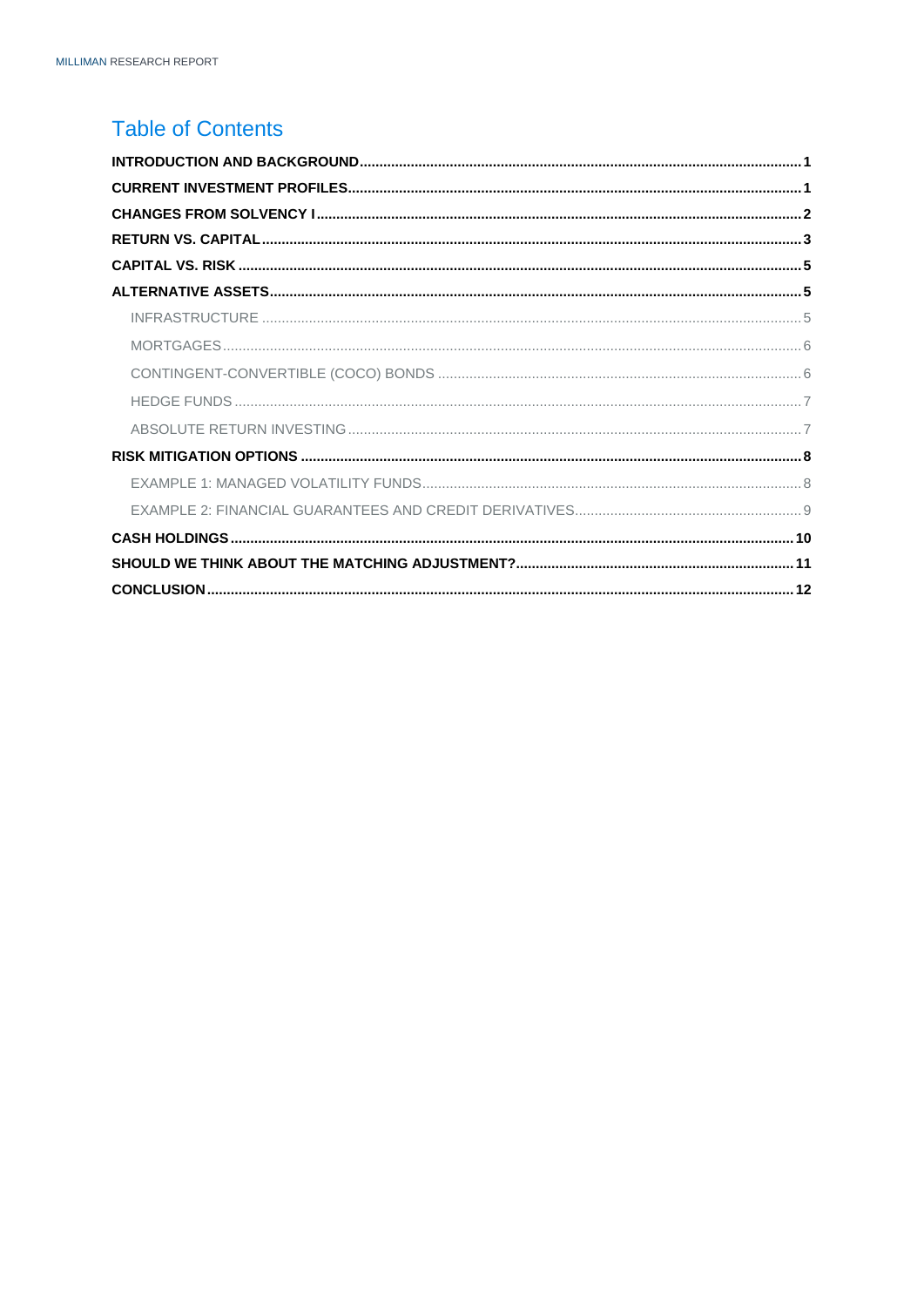### <span id="page-3-0"></span>Introduction and background

For many insurers the introduction of Solvency II created challenges that focused on successful implementation and ensuring compliance. For some, the strategic considerations arising from such a significant change in regulatory regime may have taken a back seat. For those who have not yet done so, and with the challenge of implementation over, it may now be a suitable time to consider the strategic implications of the new solvency regime. One such consideration for insurers is whether their existing investment strategies remain optimal, or even appropriate, under Solvency II. The main aims of this research paper are to examine what insurers are currently doing and what has changed from Solvency I, to identify assets and strategies that may be attractive to insurers in terms of expected return compared to their capital requirements (focusing on the standard formula requirements) and to consider the risks associated with those assets and risk mitigation options.

### <span id="page-3-1"></span>Current investment profiles

For the first part of our research, we analysed the end 2016 Solvency and Financial Condition Reports (SFCRs) of a wide range of insurers to provide a snapshot of the current investment profiles of insurers at a European level. It is worth noting that investment profiles vary considerably across Europe, and even across companies within individual markets, and we have only shown an overall average here. We have also shown the comparable profiles for Irish insurers.



The charts in Figure 1 show the results for life insurers, excluding unit-linked assets.

Source: Our analysis of end 2016 Solvency II returns (public QRTs)

Unsurprisingly, investment profiles for European life insurers are dominated by government and corporate bonds. Overall, Ireland is higher in government bonds and deposits than the rest of Europe. Across Europe, there are higher levels of collectives and "other" investments, which include property and holdings in related undertakings.

The charts in Figure 2 show the results for non-life insurers.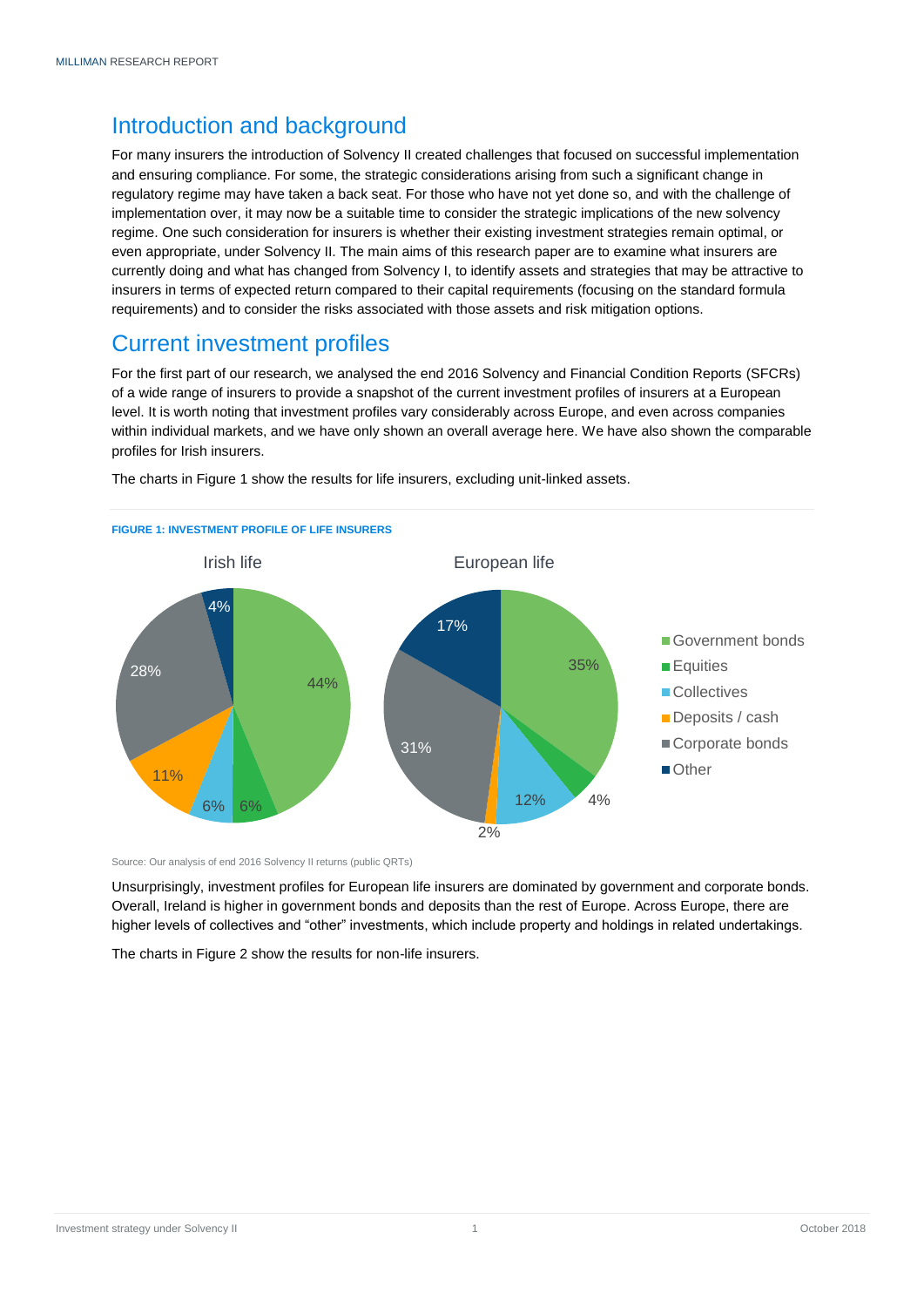

**FIGURE 2: INVESTMENT PROFILE OF NON-LIFE INSURERS**

Source: Our analysis of end 2016 Solvency II returns (public QRTs)

Once again, bonds dominate for European non-life insurers. Ireland has higher holdings of both government and corporate bonds relative to European peers. As with life insurers, there are higher levels of collectives and "other" across Europe than in Ireland.

### <span id="page-4-0"></span>Changes from Solvency I

Investment strategies can change for a variety of reasons. Our hypothesis is that the change from Solvency I to Solvency II is a sufficient change in the regulatory environment to have material knock-on implications for investment strategy.

The key drivers of this are probably threefold:

- 1. **Changes in the liability valuation basis** under Solvency II, have resulted in a change to the liability profile (expected movement of the value of the liability over time). This has knock-on implications for investment strategy due to asset-liability matching (ALM) considerations. This would be more of a driver for life insurers, which typically have longer-duration business than non-life insurers.
- 2. **Relaxing of asset restrictions** that were in place under Solvency I (at least in some countries) but are replaced by the Prudent Person Principle under Solvency II.
- 3. **Capital requirements** are now different under Solvency II, with the aim of being more aligned with the level of risk taken.

In addition to these key drivers, there are lots of other factors that can influence investment strategy. Market conditions have changed, risk appetite may have changed and some companies may not reference regulatory balance sheets at all in their investment strategies (though they will still need to consider the Prudent Person Principle in this case).

As a case study, we carried out an analysis of the changes made by 21 insurers in the Irish market. We also supplemented the analysis with discussion of the findings with a number of the bigger companies in our sample to draw meaningful insights from the numbers we were seeing. Overall, the changes varied considerably by company, with the overall levels shown in the charts in Figure 3. For some companies, by end 2015 they had already transitioned to a Solvency II position, though mostly that reflected changes in duration on the assets rather than significant changes in asset mix.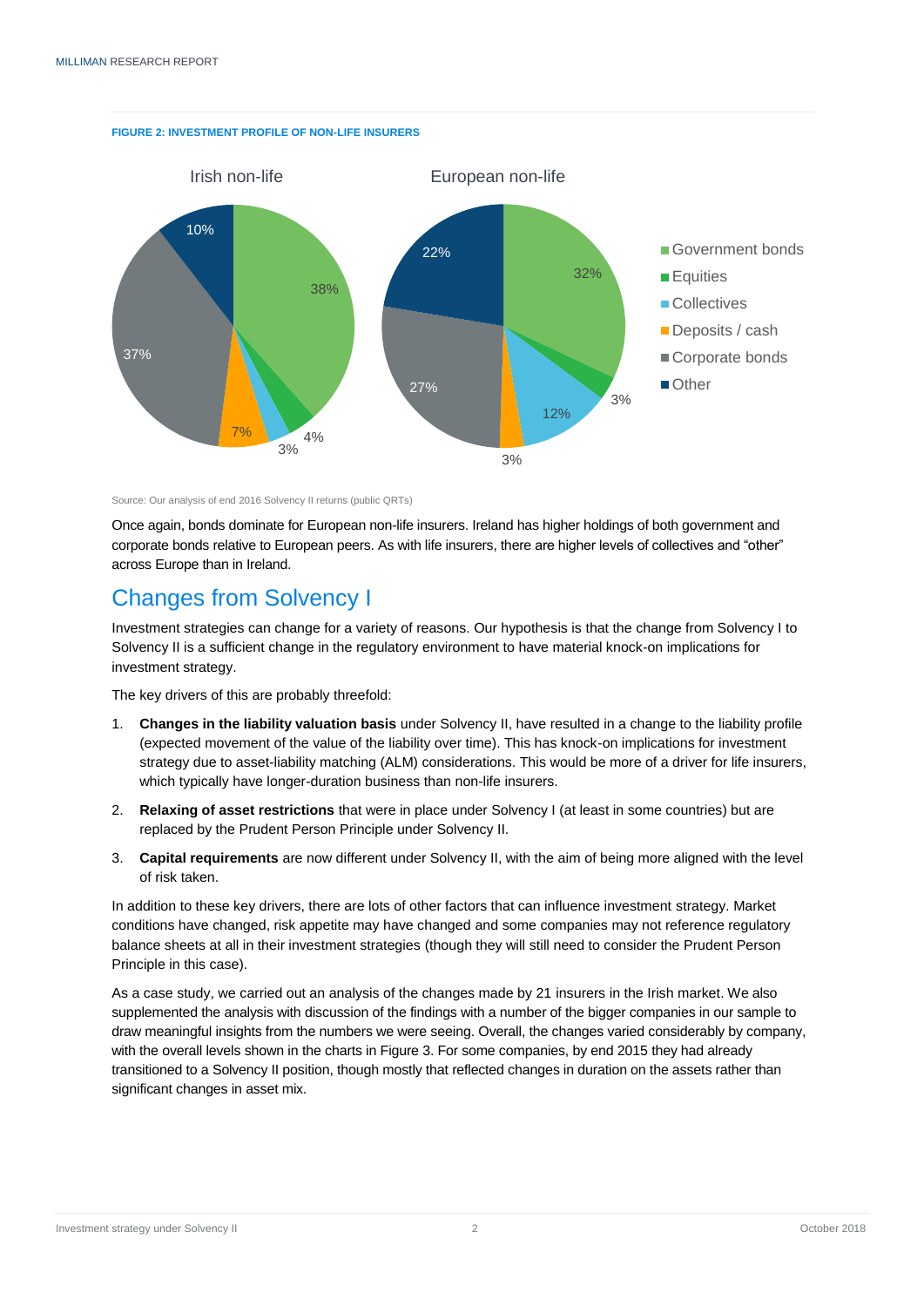

**FIGURE 3: INVESTMENT PROFILE OF IRISH LIFE INSURERS BEFORE AND AFTER INTRODUCTION OF SOLVENCY II<sup>1</sup>**

Source: Our analysis of end 2015 Solvency I returns v end 2016 Solvency II returns (public QRTs) for a sample of 21 direct life companies

Generally speaking, the level of investment in government bonds reduced following the introduction of Solvency II. For the larger domestic companies (i.e., companies writing business directly in the Irish market), the government bond exposures were actually broadly unchanged or slightly up. For the cross-border companies (i.e., Irish companies selling predominantly overseas), the government bond exposures reduced significantly on average. From speaking to a number of companies, this was driven less by capital requirement considerations and stemmed more from a reduced appetite for sovereign risk. If anything, the anomaly in the standard formula specification, which treats European Economic Area (EEA) sovereign bonds as effectively risk-free, could have been expected to push up holdings of government bonds relative to corporate bonds, but this has not generally been borne out in practice. Part of this is also likely due to the fall in yields (to negative for some government bonds) over the period, so that rebalancing into new government bonds is significantly less attractive. All of this underlines the fact that capital considerations are not necessarily the key drivers of investment strategy under Solvency II.

One of the results of the reduction in government bond holdings is a move to corporate bonds and another is the move to collective investments. In both cases, maybe most especially collectives, the lifting of Solvency I restrictions on investment choices may be a factor in allowing companies to move into those assets more freely.

Investments in equities reduced on average but few Irish companies hold meaningful levels of equity (outside of policyholder unit-linked funds).

### <span id="page-5-0"></span>Return vs. capital

One area of focus in carrying out this research was to examine the expected return for a range of assets compared with the Solvency II Standard Formula (SF) Solvency Capital Requirement (SCR). The chart in Figure 4 shows spread/equity/counterparty default risk capital as relevant on an undiversified basis and focuses on EUR assets. We have excluded the equity symmetric adjustment as it will be zero on average over time. We have not included any allowance for other market risks in Figure 4 such as interest rate risk. While interest rate risk would apply to the fixed income assets in Figure 4 but not to the equity assets, there is typically a liability impact as well as an asset impact for interest rate risk. This is not generally the case for the other SCR items included so we felt that excluding interest rate risk led to a better comparison of assets. We have also assumed a reporting currency of EUR—holding additional currency risk capital would be required otherwise.

<sup>1</sup> The Solvency II percentages in Figure 3 do not match those in Figure 1. This is because Figure 3 is based on a sample of insurers, and focuses only on direct writers. The purpose of Figure 3 is to show the movements for those sample companies only.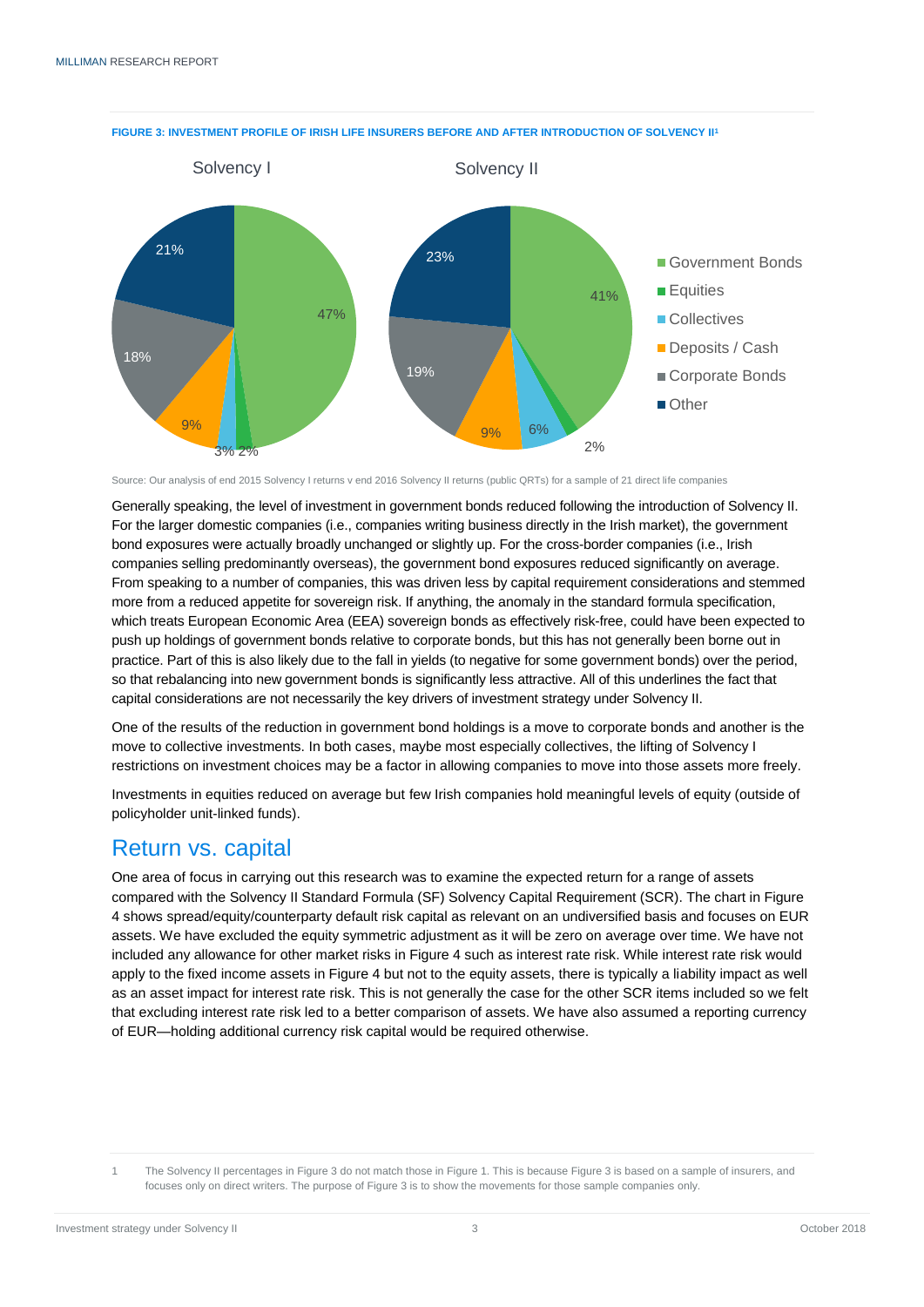

#### **FIGURE 4: EXPECTED RETURNS COMPARED TO STANDARD FORMULA SCR FOR A RANGE OF ASSETS**

Source: Our analysis of a range of data sources including BlackRock, Bloomberg and Deutsche Bank

Note: Y = Year, Gov/Corp = government/corporate bonds, Core = German, Periph = BBB-rated ('peripheral') EU government bonds such as Spanish or Italian, UR = unrated, Qual = 'qualifying infrastructure investment' as defined in the Delegated Regulation, RMBS = Residential Mortgage Backed Securities, LTV = loan-to-value ratio.

The expected returns are a long-term expected total return of directly holding a typical asset of the type in question, after adjusting for expected default risk in the case of debt and loan type instruments.

Figure 4 is not intended to be a rigorous scientific analysis of future expected returns or of historical risk premiums. Returns, within the broad asset classes described, can vary quite widely so the purpose of this chart is to provide a broad indication of how particular assets compare to each other when measured against the criteria of expected return and capital required.

The relative positions of most assets in Figure 4—particularly government bonds, corporate bonds and equities are perhaps unsurprising. We feel it is nonetheless quite informative when shown in this manner. A number of assets stand out as interesting from an insurer's point of view. In particular, residential mortgages, commercial mortgages and infrastructure loans typically have quite attractive expected returns relative to their capital requirements. These assets are discussed in more detail later in this paper.

Note that the standard formula SCR calculation for securitisations will change from 1 January 2019, applying a different categorisation for securitisations, with different resulting capital requirements. Figure 4 reflects the current position. We have not included some asset classes such as absolute return funds in Figure 4, as the SF SCR for these assets is subject to significant variability due to the varied and flexible nature of the underlying exposures.

Given that all insurers will already have an investment portfolio, it is also worth considering what the incremental capital as well as standalone capital for particular assets would be. In some cases, this is not likely to materially change the assessment but in others it might. Clearly the incremental capital requirement for a given investment decision will depend on the existing risk profile of the insurer in question. We looked at the effect of adding different types of risk to an example insurer which already has considerable amounts of interest rate risk and spread risk, as well as some counterparty default risk.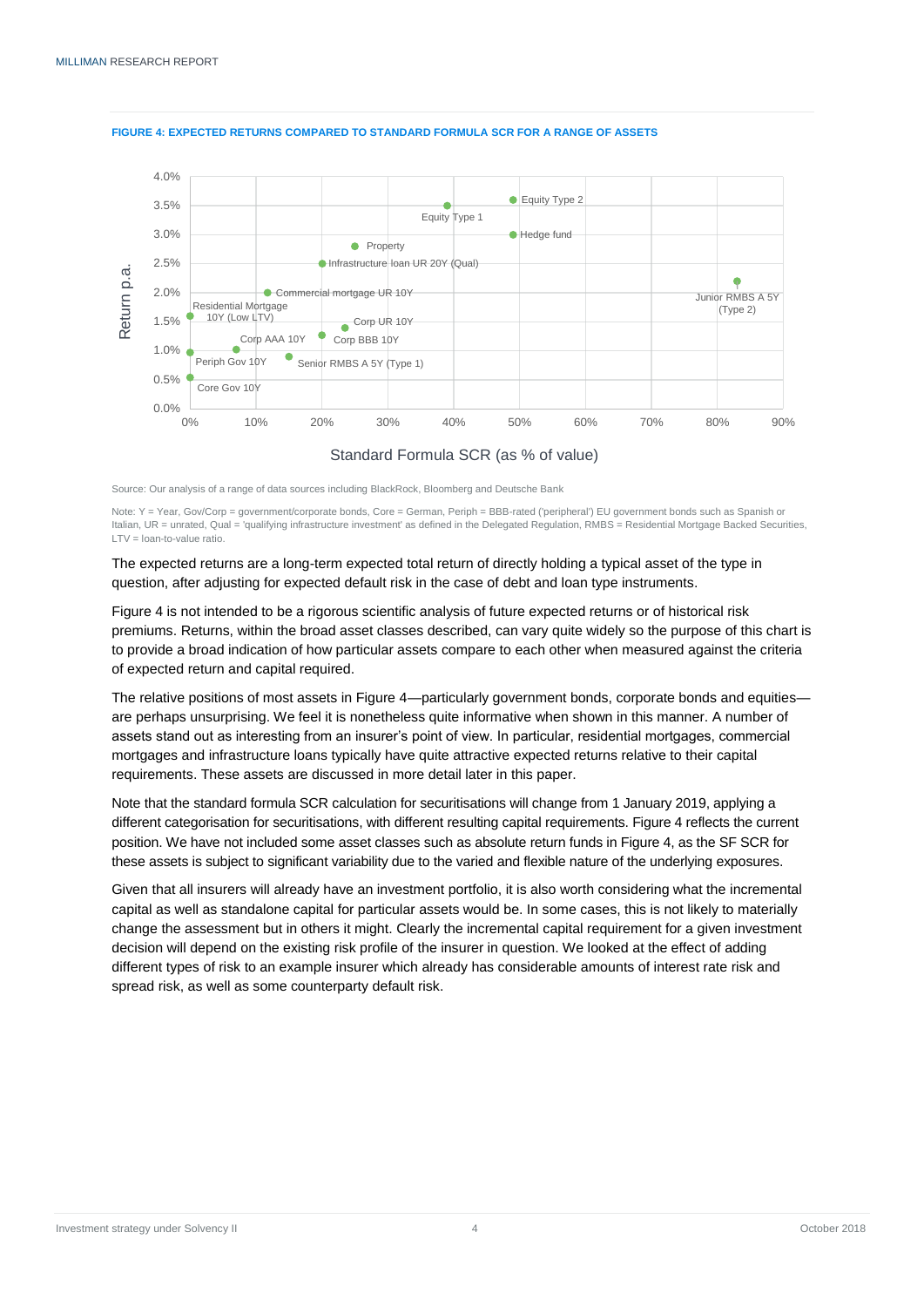

#### **FIGURE 5: INCREMENTAL CAPITAL FROM ADDING DIFFERENT RISKS TO AN EXAMPLE INSURER**

The most diversification benefit was achieved by adding default risk and the least, unsurprisingly, came from adding more spread risk. While adding equity risk gave more diversification benefit than additional spread risk, it was perhaps not to the extent of materially changing this example insurer's view of equity from the standalone position.

### <span id="page-7-0"></span>Capital vs. risk

It is important to remember too that SF capital is not necessarily a good proxy for risk in all cases. There can be some assets for which the SF gives an SCR that is disproportionately high relative to the risk of that asset. This is likely the case with some Type 2 securitisations, which have very high SF SCRs, as shown in Figure 4 above. A documented number of analyses<sup>2</sup> have shown that the SF is very penal for these securitisations (noting, however, that the SF capital requirements for securitisations may change after 1 January 2019, when new rules come into effect). Another example is for third-party funds, where there is lack of information to apply lookthrough. These would get treated as equity Type 2 under the SCR, even where it is known that there is a large bond holding. On the other hand, the SF may give an SCR that understates the risk associated with other assets. This may be the case with government bonds, particularly lower-rated (e.g., A or lower) government bonds, and residential mortgages with low loan-to-value (LTV) ratios. In both cases, these assets may have an SCR of zero but clearly cannot be regarded as risk-free. A number of sovereign defaults in the last 20 years highlight this.

A key insight is to understand the assets for which the SF overstates the capital requirement relative to risk and either to use risk mitigation techniques (discussed in more detail in a later section of this paper) to reduce the SCR without giving up too much yield, or to avoid those assets altogether. Where the SF SCR understates risk, insurers will need to assess any extra expected returns in the context of risk appetite, any additional capital they may wish to hold through their Pillar II processes, and in the context of their applications of the Prudent Person Principle.

### <span id="page-7-1"></span>Alternative assets

There is a wide universe of assets available to insurers outside of traditional assets. We have considered the benefits of a selection of non-traditional assets in this paper, as well as some of the challenges associated with these assets.

#### <span id="page-7-2"></span>**INFRASTRUCTURE**

Infrastructure involves investment in physical things that provide or support essential public services, such as roads, airports, bridges, ports, hospitals and energy. Both debt and equity investment are possible. The cash flows are often influenced by a regulatory regime set by a government or regulatory body, and frequently involve some element of monopolistic control. Our analysis below relates predominantly to debt investment, though some of the points would also be true of an infrastructure equity investment.

#### **Benefits**

- Potential spread relative to corporate bonds of equivalent rating and duration.
- Stable and predictable long-term cash flows, which can be a good match for long-term liabilities.
- Lower capital requirements under SF than an equivalent corporate bond where the investment meets the Solvency II requirements of a 'qualifying infrastructure investment' or 'qualifying infrastructure corporate investment.' The SF spread capital requirements for 20-year unrated investments would be:
	- <sup>−</sup> Corporate bond: 35.50%.

<sup>2</sup> For example, se[e http://www.riskcontrollimited.com/wp-content/uploads/2016/07/Solvency-II-Calibration-Securitisations.pdf.](http://www.riskcontrollimited.com/wp-content/uploads/2016/07/Solvency-II-Calibration-Securitisations.pdf)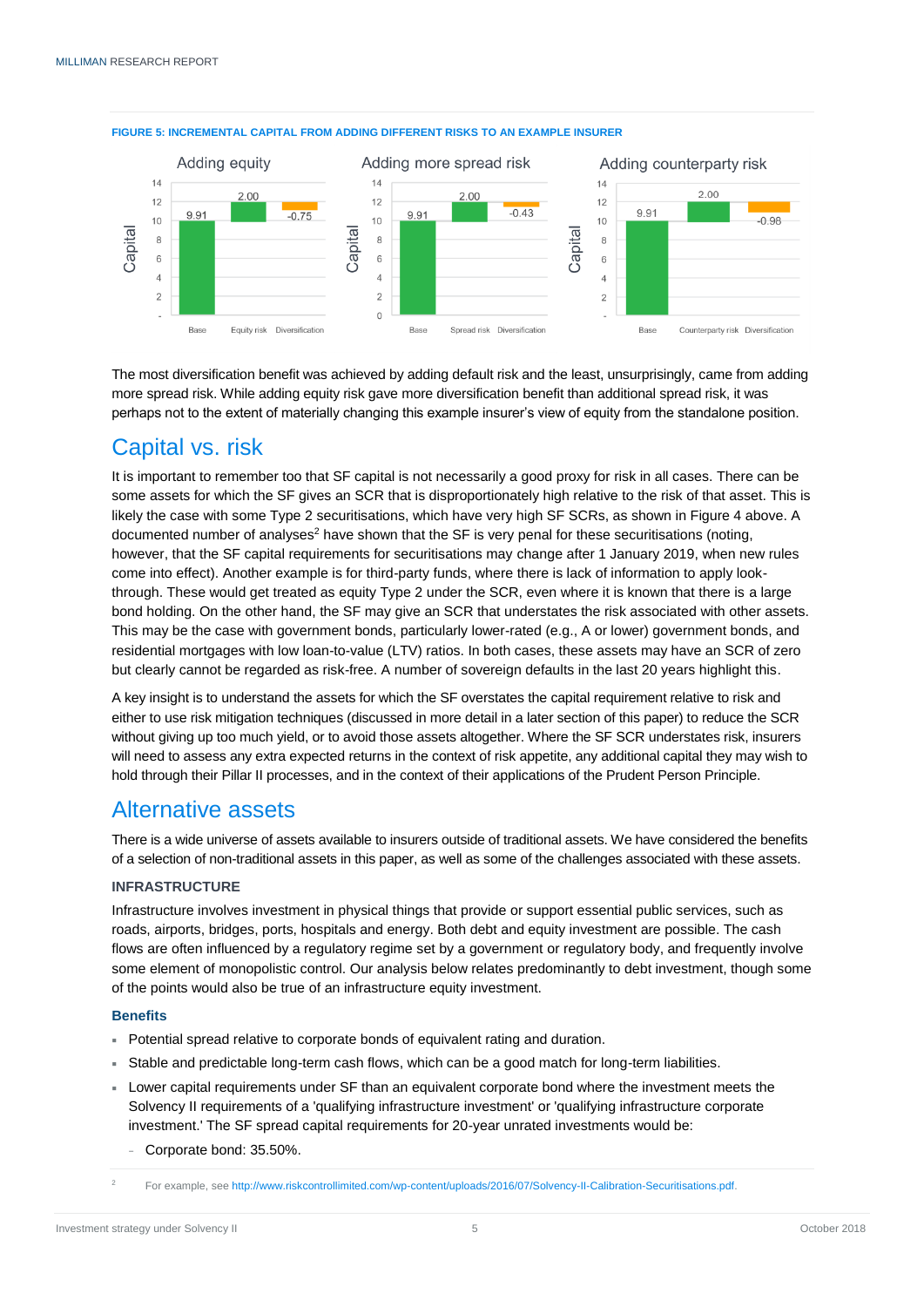- <sup>−</sup> Qualifying infrastructure investment: 20.05%.
- <sup>−</sup> Qualifying infrastructure corporate investment: 22.50%.
- Good diversifier in terms of risk (though not typically in SF capital terms because the spread module is used). The investment returns can, with some exceptions (e.g., toll roads), be less correlated to the business cycle. This depends on the revenue model of a particular infrastructure project.

#### **Challenges**

- More difficult to source than traditional assets.
- Typically quite an illiquid asset, although this may not be a material problem for an insurer with longer-term liabilities.
- An infrastructure investment may be more complex to manage than traditional investments. There may, for example, be a need for specialist skills to source and manage the investment so it may not be viable for small scale allocation.

#### <span id="page-8-0"></span>**MORTGAGES**

There are a number of different types of mortgages that an insurer could invest in, with residential, equity release and commercial being the main ones. It is possible for insurers to purchase portfolios of mortgages directly from mortgage providers, and differences between the capital treatment for a bank and a SF insurer (because the drivers of capital requirements are generally different) may make this an attractive proposition for bancassurance groups from an overall group capital perspective.

#### **Benefits**

- Potential spread relative to corporate bonds, as can be seen in Figure 4 above, which shows an expected return of approximately 0.25% above 10-year unrated corporate bonds and a bigger spread over high-rated bonds that in some cases may be a better comparison in terms of risk level.
- Can be a good match for long-term liabilities.
- Low capital requirements for vanilla and tracker residential mortgages where requirements are met to use the counterparty default module. The LTV ratio is the main driver of capital, though it has its limitations as a measure of risk. For example, a 65% LTV residential mortgage would have a 0% SF counterparty default SCR and a 90% LTV residential mortgage would have a SF counterparty default SCR of about 4.5% (possibly a little less depending on the impact on the insurer of changes in the underlying property value). These numbers are regardless of the duration of the mortgage.
- The capital requirements for commercial and equity release mortgages are calculated using the spread risk module. They are not as low as the capital requirements for residential mortgages but are still generally lower than corporate bonds of equivalent rating and duration. An unrated commercial mortgage or equity release mortgage of 10-year duration would have a SF spread SCR of 11.75%, and that of a 15-year duration would have a SF spread SCR of 14.75%. These two numbers would be doubled (and therefore equal to the spread SCR for equivalent corporate bonds) if the risk-adjusted value of the collateral (the underlying property) is not greater than the value of the mortgage.

#### **Challenges**

- More difficult to source than traditional assets.
- Typically quite an illiquid asset, although this may not be a material problem for an insurer with longer-term liabilities.
- Prepayment risk: Typically, mortgage holders have a unilateral right to repay their loans early, meaning the effective duration of mortgages could be shorter than the loan term. It is difficult for an insurer to have any control over prepayment risk.
- Mortgage investments may be more complex to manage than traditional investments.

#### <span id="page-8-1"></span>**CONTINGENT-CONVERTIBLE (COCO) BONDS**

These investments are a particular type of bond that was designed to enhance financial stability in the banking system. They are bonds issued by banks that convert to equity if the bank's ratio of equity to risk-weighted assets falls below a predetermined level.

#### **Benefits**

- Spread over other forms of junior bank debt.
- Generally more stable returns and arguably lower risk than bank equity, though conversion occurs when a bank gets into difficulty.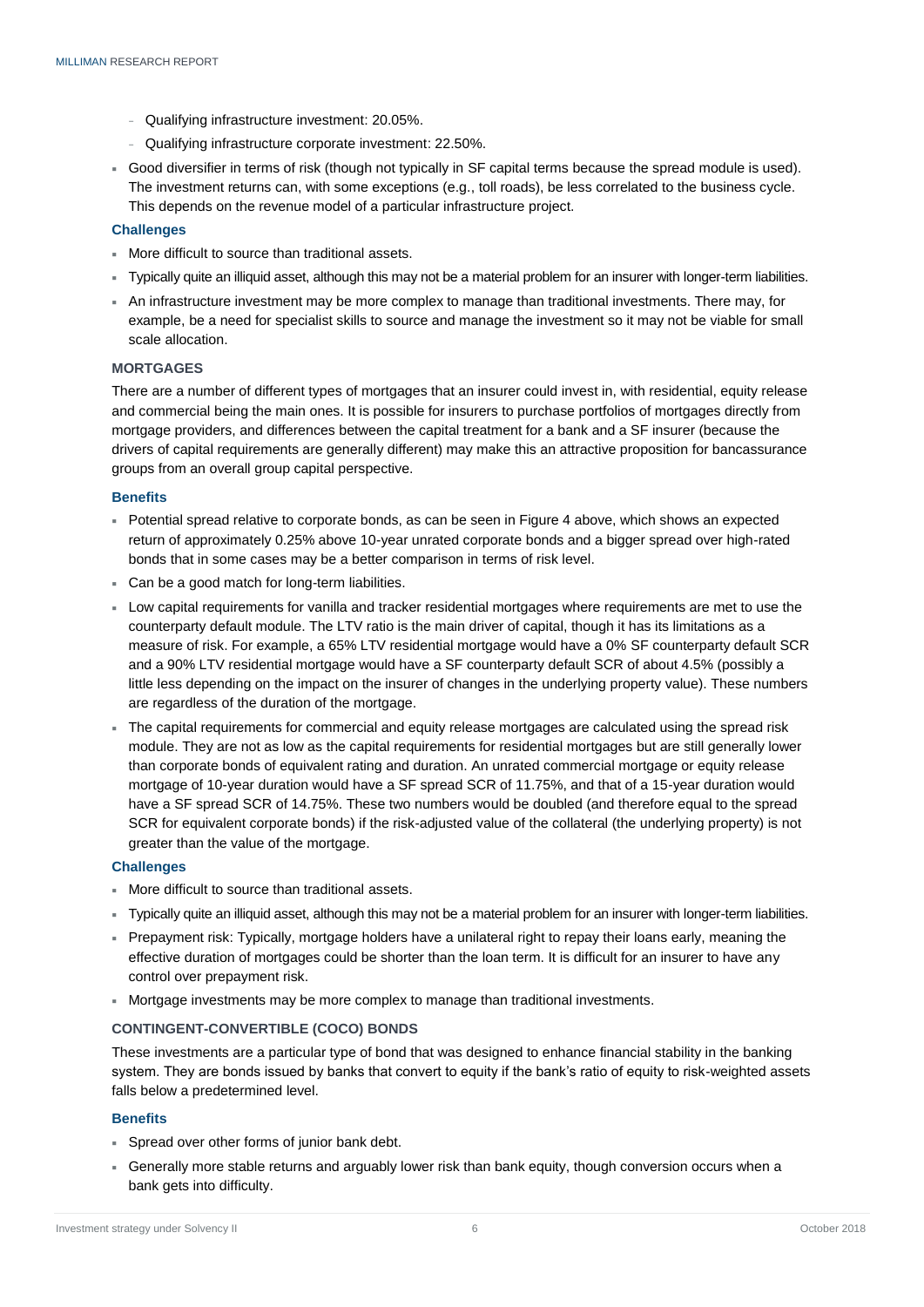#### **Challenges**

There is a relatively small market for this asset class compared to the bank debt market. Despite some early enthusiasm<sup>3</sup> almost a decade ago, regulators did not ultimately set regulation that would make CoCos an attractive instrument for banks to issue. For example, in 2011 the Financial Stability Board<sup>4</sup> decided that CoCos would not count towards the capital 'surcharge' the biggest banks would be required to hold. Only equity would count. Despite the challenges there was still \$155 billion<sup>5</sup> of issuance in 2017 in dollars, euros and pounds. This compares to \$1 trillion in bank debt issued that year. CoCos are issued by around 50 banks in a dozen countries, mostly in Europe.

#### <span id="page-9-0"></span>**HEDGE FUNDS**

There is a wide range of hedge fund strategies available in the market but the majority can fit broadly into one or more of three categories:

- 1. **Global macro:** Focuses on global macroeconomic variables such as interest rates and foreign exchange (FX) rates. They take directional bets on the market as a whole.
- 2. **Event-driven:** Focuses on distressed companies and companies going through events such as mergers and acquisitions (M&A), natural disasters or political turmoil.
- 3. **Long/short funds:** Takes no overall exposure to the market and earns a return from the relative performance of the stocks it is long compared to those it is short.

#### **Benefits**

- May be relatively low correlation between the returns on some hedge funds and other asset classes. For example, unlike simple long equity investments, long/short hedge funds are not typically exposed to general equity market movements (either up or down).
- Potential to achieve higher returns than other investment classes, but historical performance varies a lot among specific funds and depends also on the periods examined. There is also the potential of reporting bias in terms of performance.

#### **Challenges**

- Previously quite illiquid with long lock-in periods. This has changed somewhat in recent years with hedge funds keen to attract investors.
- Asset look-through is an issue, with a perception of intellectual property associated with some funds. This creates challenges for insurers' Pillar 3 reporting.
- May be high capital requirement under SF unless look-through information is available. As noted above, lookthrough information is a significant challenge.
- There have historically been quite high charges associated with hedge fund investment.

#### <span id="page-9-1"></span>**ABSOLUTE RETURN INVESTING**

Many funds benchmark to particular indices, which can lead to short-term thinking and potentially some 'herding.' Absolute return investing is not an alternative investment as such but is a different approach to what most funds have historically taken. It tries to avoid short-term thinking and benchmark constraints, which can erode value, and instead to look over a longer-term investment horizon.

Generally, a multi-asset approach is taken with a wide range of positions, including equities, bonds, commodities and derivatives. Techniques such as short-selling and leveraging are usually allowed within the fund.

The funds typically use risk-based portfolio management and there are absolute return funds with different risk and return targets. Some funds seek equity level returns for a lower level of capital than an equivalent equity fund. Others may seek bond level returns for a lower level of capital than an equivalent bond fund.

<sup>&</sup>lt;sup>3</sup> For example, in 2010 Mervyn King, then the governor of the Bank of England, said he wanted contingent capital to be a 'major part of the liability structure of the banking system.'

Jones, H. (19 July 2011). Global capital surcharge to affect 28 big banks. Reuters. Retrieved 23 September 2018 from [https://www.reuters.com/article/us-fsb-banks-idUSTRE76I4UE20110719.](https://www.reuters.com/article/us-fsb-banks-idUSTRE76I4UE20110719)

<sup>&</sup>lt;sup>5</sup> The Economist (21 April 2018). Coco bonds have not lived up to their promise. Retrieved 23 September 2018 from <https://www.economist.com/finance-and-economics/2018/04/21/coco-bonds-have-not-lived-up-to-their-promise> (may require login).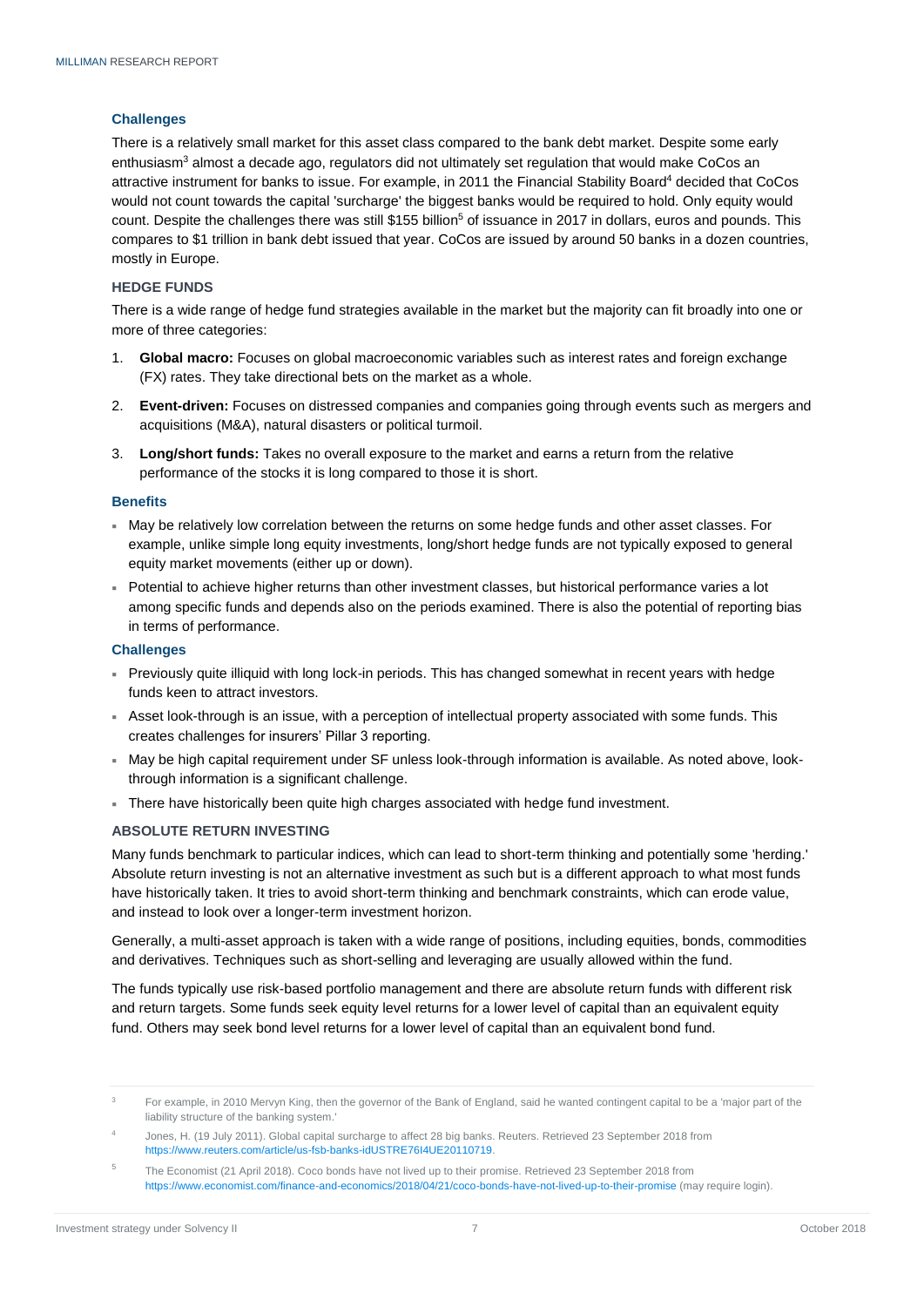Most of these features of absolute return investing could be considered positive from an insurer's point of view. On the other hand, an insurer may not necessarily be comfortable giving a fund manager such a broad investment mandate. There has also been a lot of commentary recently, in the UK particularly, on the poor performance of absolute return funds that are struggling to meet their targets. Performance relative to target has varied quite considerably by specific funds (though the wide nature of the investment mandates of these funds means this is not too surprising). There have been reports too of significant outflows from this investment sector, with poor performance and high fees often cited as key reasons. Arguably, the poor performance criticism is perhaps a little unfair at this point, given the long-term investment horizon used, and it highlights the difficulty of getting away from short-term thinking and comparisons to benchmarks. This is likely to be an enduring challenge for absolute return funds. It remains to be seen whether they can weather this difficult period and regain popularity over time.

### <span id="page-10-0"></span>Risk mitigation options

There are many options available to reduce the risks and capital requirements of particular investments. When it comes to investment risks, this particularly involves the use of derivatives. One obstacle is that insurers must meet onerous Solvency II risk mitigation technique requirements to allow for the risk mitigation in capital requirement calculations. These requirements include:

- Basis risk must be immaterial
- Ongoing monitoring of the mitigation technique
- Particular requirements around duration and/or replacement of the risk mitigation technique

There are countless examples of risk mitigation techniques in practice so we have focused here on approaches that are commonly used in the market today.

#### <span id="page-10-1"></span>**EXAMPLE 1: MANAGED VOLATILITY FUNDS**

These funds sacrifice some upside return in order to remove some downside risk. This can help make traditionally quite volatile investments such as equity more attractive. It can be achieved through asset allocation or through the use of derivatives. The use of derivatives overlaying a fixed asset allocation is arguably the more cutting-edge approach and is used by th[e Milliman Managed Risk](http://www.milliman.com/MMRS/) Strategy.<sup>6</sup>

#### **FIGURE 6: ILLUSTRATION OF MANAGED VOLATILITY STRATEGY**



Source: Bloomberg, July 31, 2002 to August 31, 2018. Note that the results shown are historical, for informational purposes only, not reflective of any investment, and do not guarantee future results. Any reference to a market index is included for illustrative purposes only, as it is not possible to directly invest in an index. Indices are unmanaged, hypothetical vehicles that serve as market indicators and do not account for the deduction of management fees or transaction costs generally associated with investable products, which otherwise have the effect of reducing the results of an actual investment portfolio. The S&P 500 Managed Risk Index–Moderate Aggressive was launched on April 11, 2016. All information presented prior to the index launch date is backtested. Back-tested performance is not actual performance, but is hypothetical.

Se[e http://www.milliman.com/MMRS/](http://www.milliman.com/MMRS/) for more information.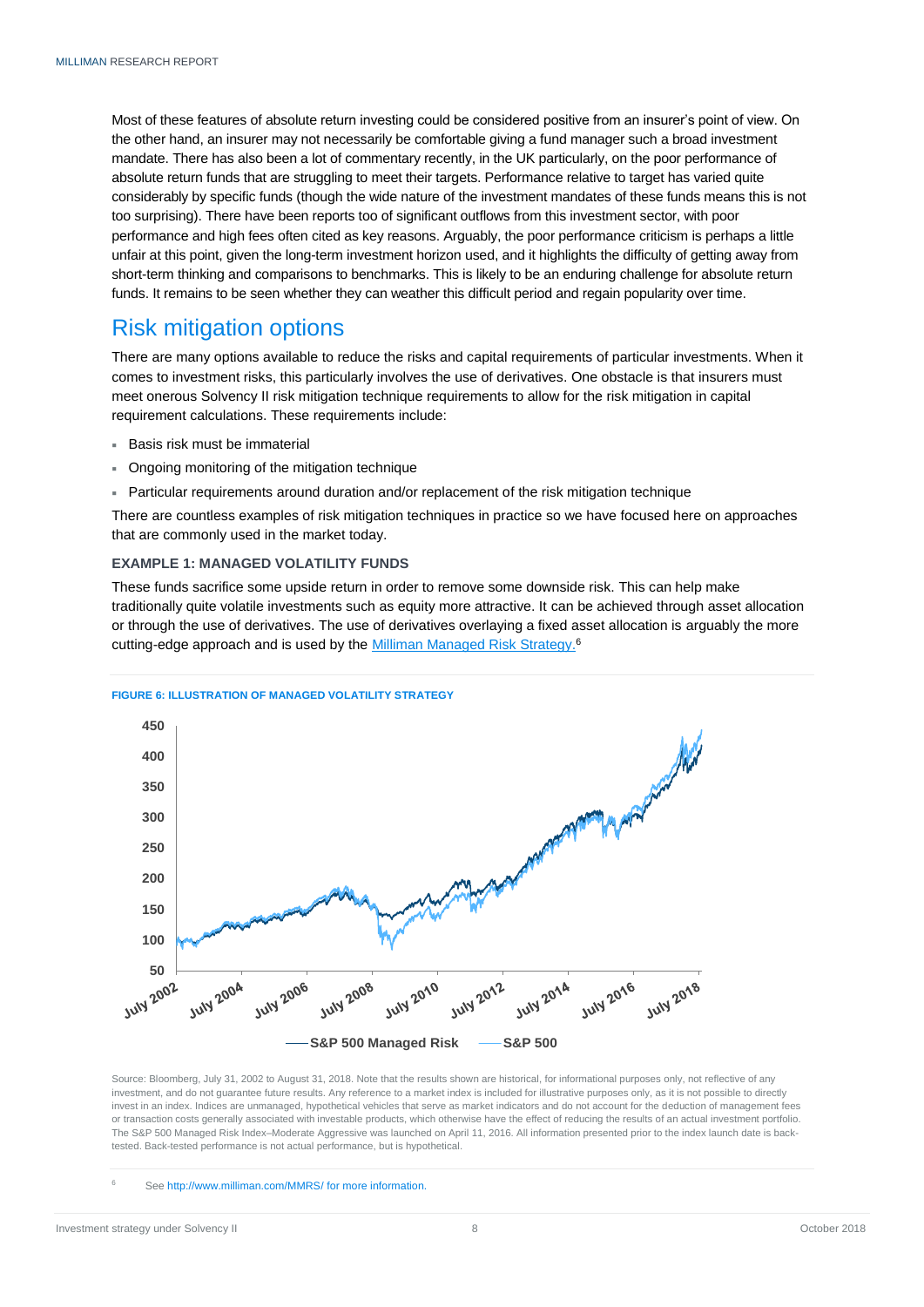The chart in Figure 6 shows a benchmark index to this type of strategy. Exact performance of the strategy will depend on the specific calibration and include additional costs when executed in practice. However, the benchmark index shows how the strategy lags slightly behind the market when returns are positive. The strategy then comes into its own when there is a downturn, with a fall much lower than the market fall. The approach results in a similar or slightly lower expected return over time but there can be a significant reduction in volatility. There are therefore significant risk management benefits to these investments. There may also be a small reduction to SF capital requirements compared to funds with full market exposure, but this is generally not the key benefit from investing in these types of fund and they are not typically designed to meet the Solvency II risk mitigation technique requirements. (For an internal model company, there could be a significant SCR reduction.)

This investment option is obviously of interest as a policyholder investment as well as a shareholder one, perhaps more so. It can give policyholders downside protection with a modest reduction in upside potential. The company would then have knock-on benefits from policyholders investing in this option in terms of lower volatility of technical provisions of unit-linked business, and therefore lower volatility of Own Funds.

#### <span id="page-11-0"></span>**EXAMPLE 2: FINANCIAL GUARANTEES AND CREDIT DERIVATIVES**

There are various options in the market to 'guarantee' the payments of a particular investment. They can include credit default swaps or financial guarantees. For the avoidance of doubt, by financial guarantee we mean an instrument that will pay out the expected cash flows of a given investment where the writer of the investment doesn't pay all or part of those cash flows in a timely manner. For example, a financial guarantee on a particular corporate bond would pay to the purchaser of the guarantee any shortfall between the expected coupons (and capital repayment) and the actual cash flows received from the bond issuer.

All of these options will require a company to give up some of the spread earned on a particular asset. This leads to the replacement of high spread risk with (hopefully) lower counterparty default risk. This can significantly reduce the SF SCR on assets that otherwise have prohibitively high capital charges, such as some securitisations.

The chart in Figure 7 illustrates how the expected return of an investment and its capital requirement may change when a financial guarantee is purchased. The green dot in the top right-hand corner may represent a Type 2 securitisation, which has a decent expected return but a very high SF SCR. Purchasing a financial guarantee on this asset will give some protection in terms of the expected income from the investment. This will come at a cost in the form of a premium payment for the guarantee. The overall investment (securitisation + financial guarantee) may now be represented by the green dot in the bottom left-hand corner. This means a reduced SF SCR but a lower expected return due to the purchase price of the financial guarantee.



**FIGURE 7: ILLUSTRATION OF FINANCIAL GUARANTEE IMPACT ON EXPECTED RETURN AND SCR (ILLUSTRATIVE NUMBERS ONLY)**

A key consideration of course is whether the remaining spread after purchase of the risk mitigation is sufficiently high on the investment as a whole (underlying investment + mitigation) for that investment to remain attractive to the insurer. While it varies for particular assets, it is likely that the majority of the spread will be given up to purchase the mitigation. However, there is some anecdotal evidence of the remaining spread on particular investments still being attractive relative to government or corporate bonds.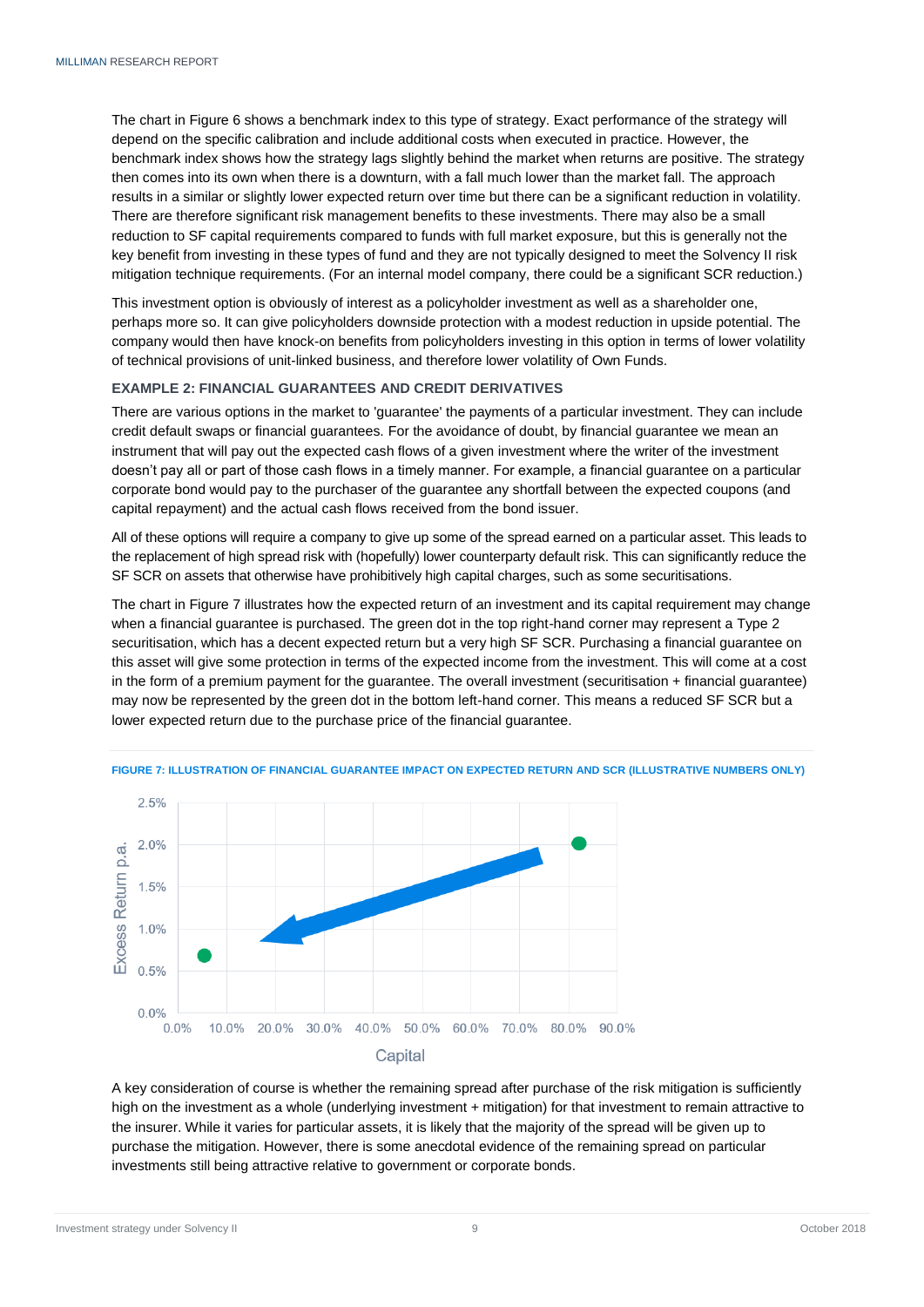It is also worth noting that there have been some historical issues with instruments of the types described in this example. As is well documented, the insurer AIG got into difficulty in 2008 having written huge quantities of credit default swaps, in particular on collateralised debt obligations (CDOs). AIG was bailed out by the US Federal Reserve and so purchasers of the credit default swaps escaped relatively unscathed. Another company, Ambac Financial Group, previously one of the largest bond insurers in the US, filed for bankruptcy<sup>7</sup> in 2010 following the huge losses it suffered on guarantees it wrote on mortgage assets. Some purchasers of the guarantees suffered losses. These cautionary tales highlight the importance of insurers having a clear understanding of the counterparty risks they are exposing themselves to as part of the investments in derivatives such as these.

### <span id="page-12-0"></span>Cash holdings

Many insurers regard cash less as an investment category and more as a necessary requirement for operational reasons (i.e., it is generally necessary for a company to hold a certain level of cash to run the business and meet short-term liabilities). While this paper focuses on investment strategy under Solvency II, we did also consider whether insurers are likely to find any benefits in exploring different cash options. As part of this, we looked at returns and capital requirements for cash holdings of different ratings. In a low interest rate environment, in particular, insurers are often faced with a choice between negative returns on cash or, alternatively, a zero or positive return but a significantly increased capital requirement (and increase in risk) as shown in the table in Figure 8.

| <b>FIGURE 8: CAPITAL REQUIREMENTS FOR CASH HOLDINGS</b> |                            |               |                      |  |
|---------------------------------------------------------|----------------------------|---------------|----------------------|--|
| <b>CREDIT RATING</b>                                    | <b>CAPITAL REQUIREMENT</b> | <b>RETURN</b> | <b>ALLOW FOR COC</b> |  |
| AAA                                                     | 1.3%                       | $-0.37%$      | $-0.45%$             |  |
| AA                                                      | 3.0%                       | $-0.36%$      | $-0.54%$             |  |
| A                                                       | 6.7%                       | $-0.34%$      | $-0.74%$             |  |
| <b>BBB</b>                                              | 14.7%                      | $-0.28%$      | $-1.16%$             |  |
| <b>BB</b>                                               | 54.4%                      | $-0.02%$      | $-3.29%$             |  |
| <b>B</b> and under                                      | 100%                       | 0.29%         | $-5.71%$             |  |

The returns have been estimated based on equivalent rated 3-month corporate bonds, which may not be reflective of deposit rates in the market. Cost of capital (COC) is based on the 6% prescribed under Solvency II but clearly a company's own view may change these numbers.

The main observation is that capital rises steeply with decreasing counterparty credit rating, whereas returns are only marginally better for lower ratings. Once an allowance is made for the cost of capital, holdings with lowerrated counterparties do not look attractive compared to higher-rated ones. Even allowing for varying cost of capital measures, higher-rated counterparties tend to provide better returns after allowing for the cost of capital.

Figure 8 assumes a cash holding with a single counterparty. It is possible to reduce the counterparty default capital charge by dividing holdings across more than one counterparty. The table in Figure 9 shows the broad impact of diversifying cash holdings across multiple banks:

| <b>FIGURE 9: IMPACT OF DIVERSIFICATION ON CAPITAL REQUIREMENT FOR CASH HOLDINGS</b> |                                         |  |  |  |  |
|-------------------------------------------------------------------------------------|-----------------------------------------|--|--|--|--|
| <b>NUMBER OF COUNTERPARTIES</b>                                                     | <b>REDUCTION IN CAPITAL REQUIREMENT</b> |  |  |  |  |
| 2                                                                                   | 16%                                     |  |  |  |  |
| 3                                                                                   | 23%                                     |  |  |  |  |
| $\overline{4}$                                                                      | 26%                                     |  |  |  |  |
| 5                                                                                   | 28%                                     |  |  |  |  |

Practical challenges and diminishing marginal benefit may suggest that diversifying across two or three counterparties is optimal.

Hals, T. (8 November 2010). Bond insurer Ambac files for bankruptcy. Reuters. Retrieved 23 September 2018 from [https://www.reuters.com/article/us-ambac/bond-insurer-ambac-files-for-bankruptcy-idUSTRE6A75EW20101108.](https://www.reuters.com/article/us-ambac/bond-insurer-ambac-files-for-bankruptcy-idUSTRE6A75EW20101108)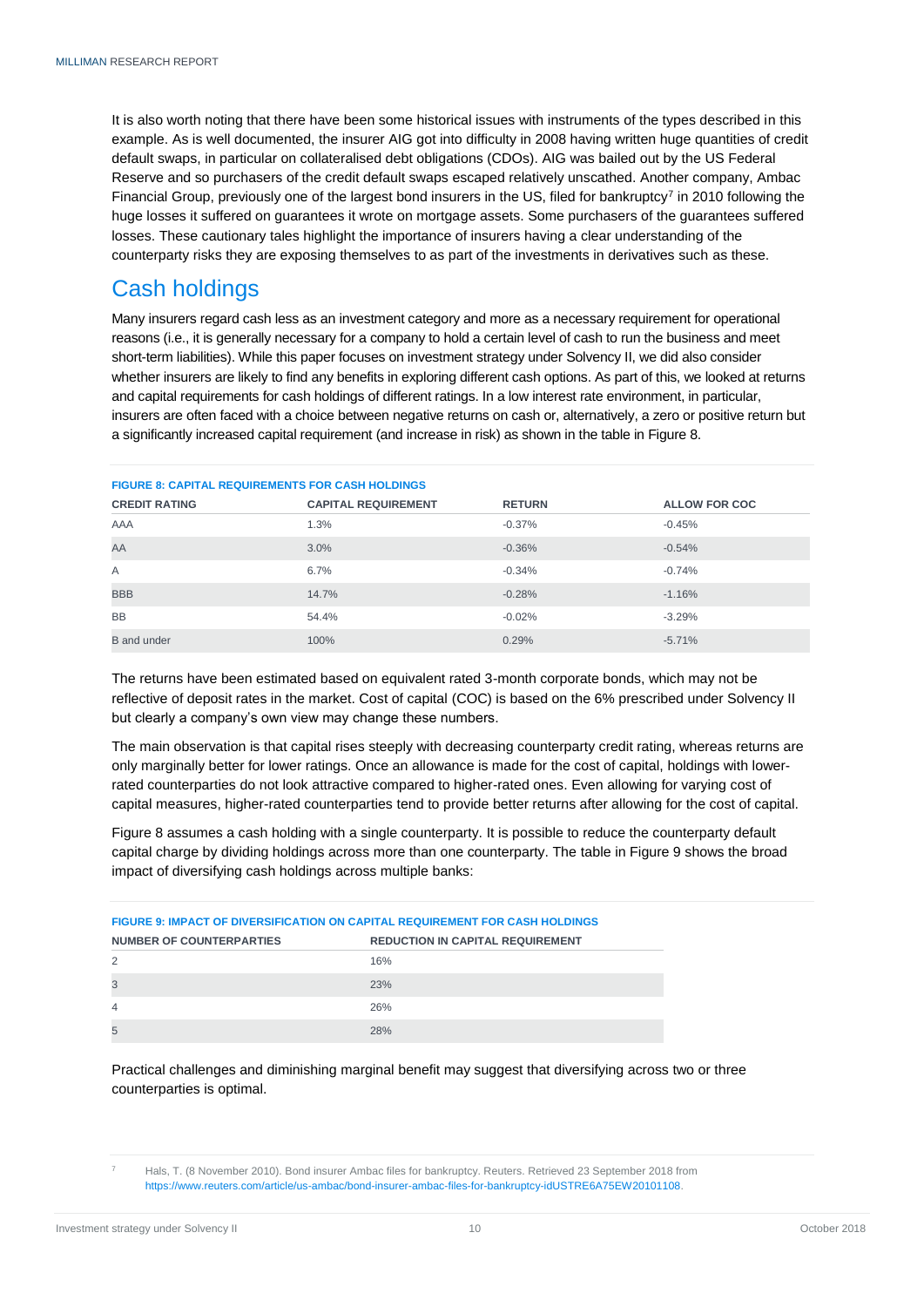Note that the capital treatment here focuses on cash or cash equivalents, which are subject to the SF default risk module. The treatment of deposits where there are limitations on the company's ability to access the deposit will be subject instead to the spread and concentration risk standard formula modules, which can give rise to differences in the capital required.

### <span id="page-13-0"></span>Should we think about the matching adjustment?

For insurers writing annuity liabilities, the matching adjustment (MA) is a potentially valuable way to use higheryielding assets to generate higher discount rates, as long as the spreads are sufficient to justify the extra overhead involved. However, the MA is not being used by any Eurozone companies to date (aside from some companies in Spain, as discussed further below).

On the other hand, the MA is used by 23 companies in the UK. Our analysis showed that, for UK annuity liabilities, the MA that could be achieved was higher than for euro annuity liabilities, for two main reasons:

Firstly, for a given risk level (i.e., a particular credit rating), the spread available on UK assets was typically higher (by approximately 40 basis points at 31 December 2017 based on our analysis of a number of corporate bonds) compared with spreads on similarly rated euro assets. So a UK insurer could construct a portfolio of corporate bonds that generated a spread over risk-free rates, and take credit for some of this spread through the matching adjustment, whereas for an insurer with euro liabilities the spread would be lower, and hence the matching adjustment would be lower.

The second reason relates to the last liquid point under Solvency II. The chart in Figure 10 might be helpful to look at in the context of these comments. In simple terms, the MA reflects the difference (or at least some of the difference) between the yield on the matching assets and the risk-free yield under Solvency II. For the euro riskfree curve, however, the last liquid point is 20 years. This means that the yields for the first 20 years of the yield curve reflect actual market rates (based on swap rates), but after 20 years the Solvency II risk-free curve starts to converge towards the ultimate forward rate (currently 4.05%). By contrast, for the sterling risk-free curve, the last liquid point is 50 years, so the risk-free curve reflects market rates for longer. In Figure 10 you can see the euro curve start to steeply increase after 20 years. This means that the risk-free euro curve is artificially high at durations over 20 years, unlike the sterling curve. Because of this, the matching adjustment would be lower for euro liabilities because, at longer durations you are comparing the yield on the asset portfolio to an artificially high risk-free rate.



#### **FIGURE 10: EIOPA RISK-FREE YIELD CURVES AT 31 DECEMBER 2017**

The ultimate forward rate for the euro will come down over the coming years (this process has started) and this may make the MA more attractive to Eurozone insurers. The MA might also become more attractive were the last liquid point to increase from the current level of 20 years. The last liquid point may be revisited by the European Insurance and Occupational Pensions Authority (EIOPA) at some point but we are not aware of any current proposals to change it.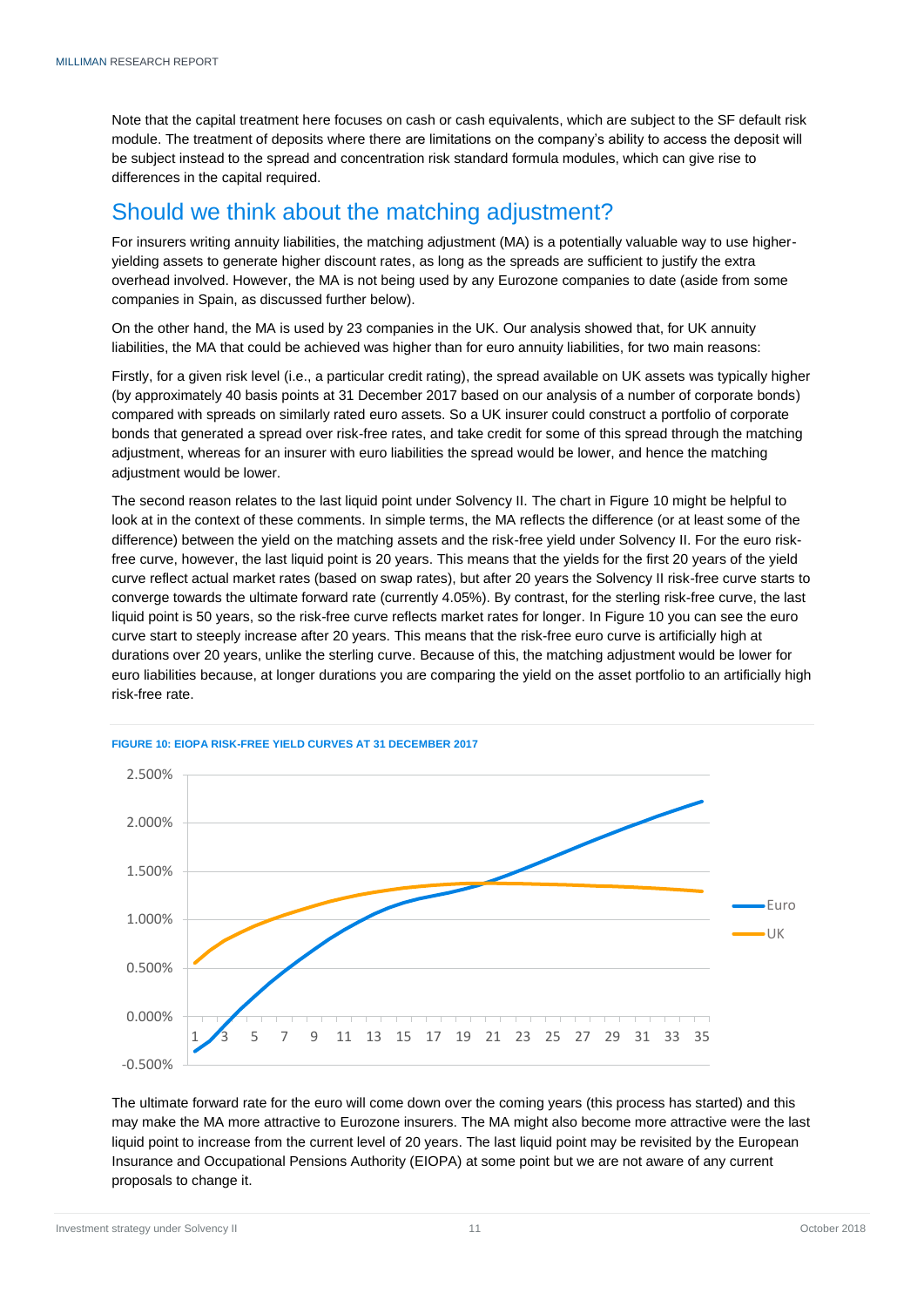While the MA is not being used in the majority of the Eurozone, it is worth noting that it is being used in Spain. This appears to be largely due to the fact that Spain had a strong asset-liability matching regime for annuity liabilities that predated Solvency II, and a large market for over-the-counter swaps to match annuity cash flows has developed there. The application of the MA for these portfolios is a natural continuation, though the level of MA generated is currently lower than the equivalent level for UK insurers.

Our conclusion is that, for most of Europe, and at least for now, the MA isn't expected to be a significant influence on investment strategy.